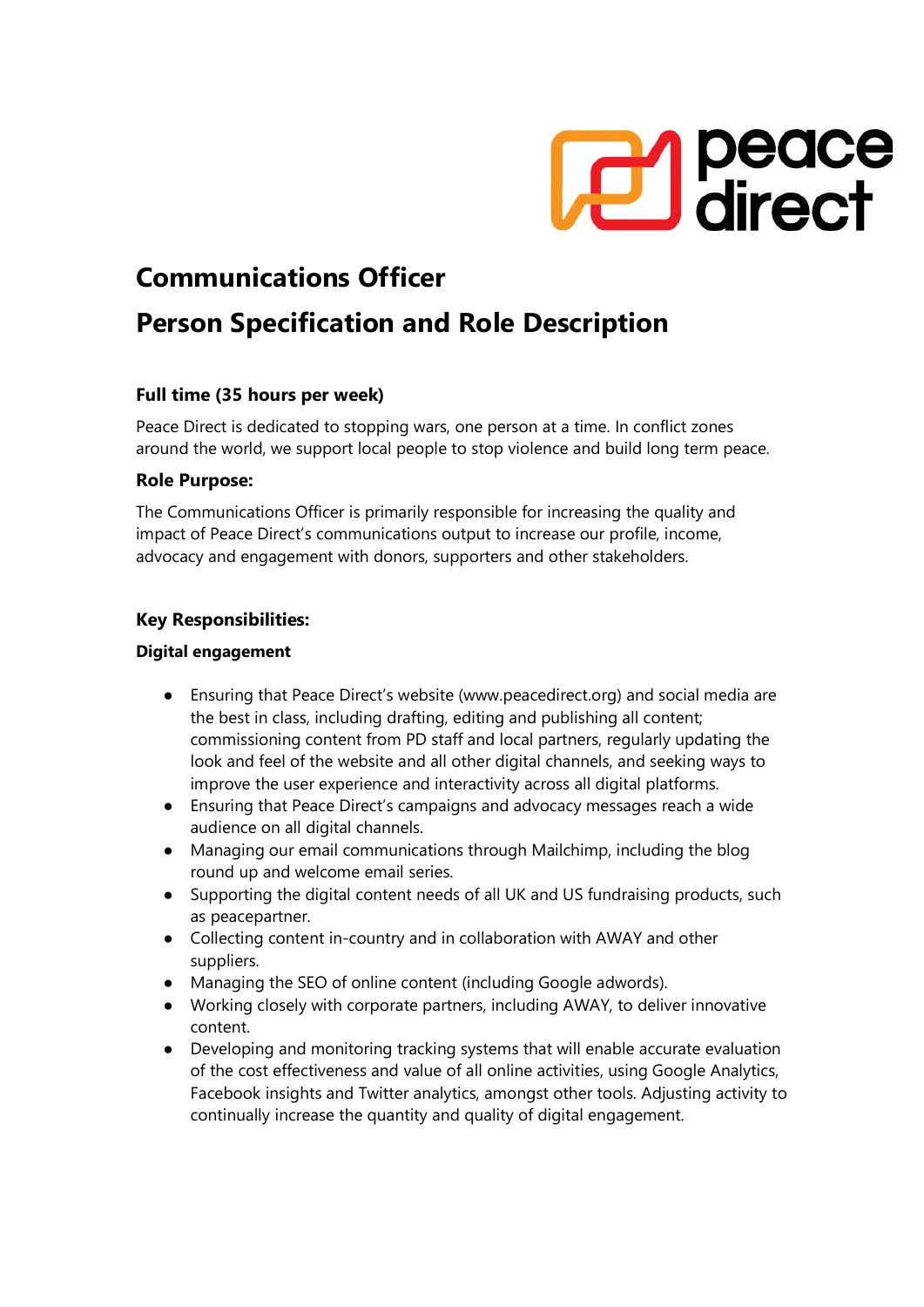### Writing and editing printed content

- Providing written and editorial support for Peace Direct's Impact Report.
- Editing project learning summaries, and liaising with designers and printers to ensure that they are produced to a high quality and on time.
- Producing printed fundraising materials for a UK and US audience, and other branded merchandise under the direction of the Head of Fundraising and Communications.
- Writing and producing other printed corporate promotional material.

# Support to press and PR activities

- Working closely with Peace Direct's communications agency and other suppliers to ensure that Peace Direct maintains a constant profile in the mainstream media and in targeted sector publications.
- Acting as the first point of contact for media enquiries.

# **Other**

- Providing communications support to key organisational projects.
- Sourcing images and video content, ensuring suitable systems and processes for storage are in place.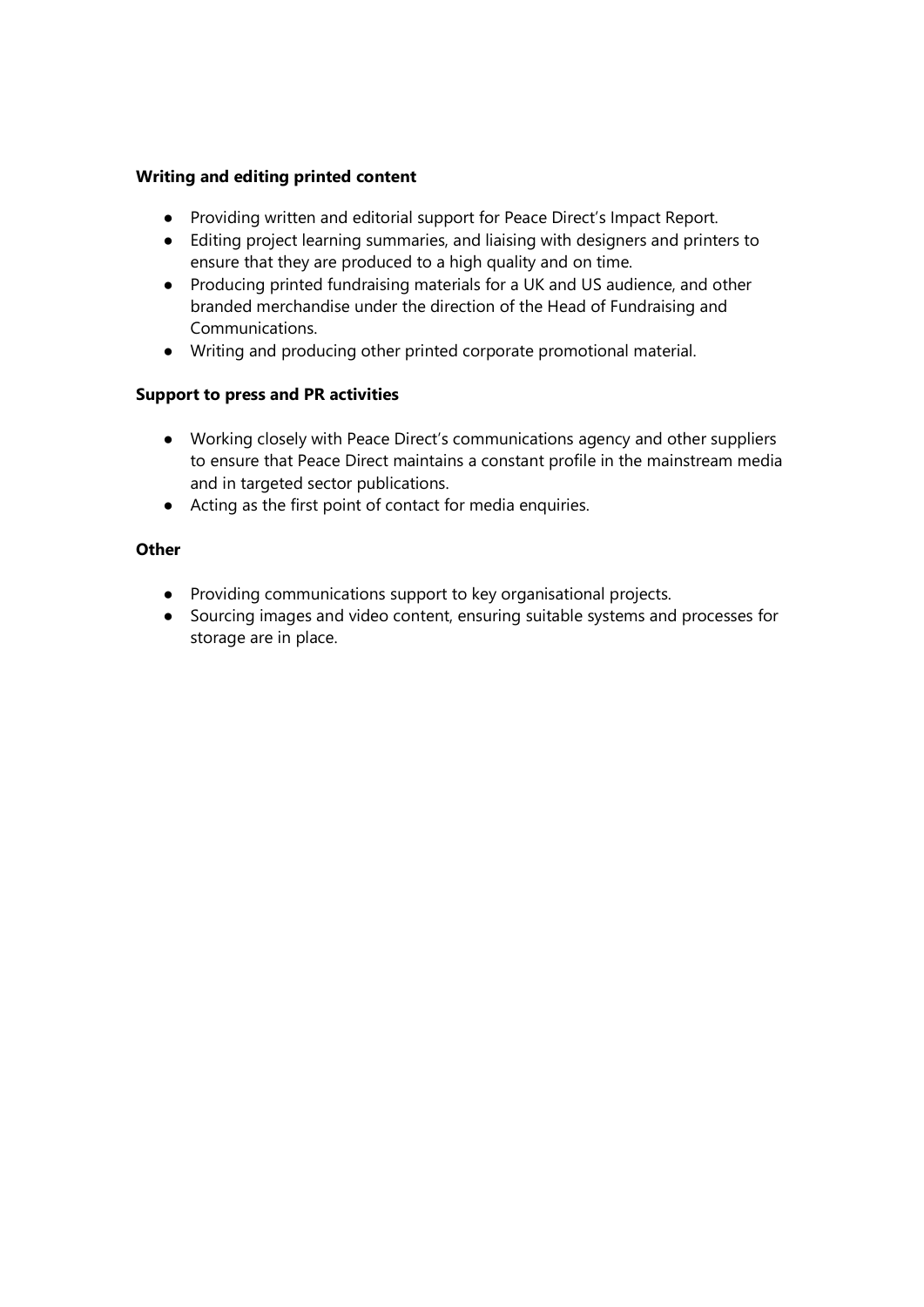# All members of the Fundraising and Communications team are expected to:

Contribute to the strengthening of Peace Direct's reputation as a leading peacebuilding organisation:

- Be a 'brand champion', ensuring key messaging, materials and visuals are in line with PD's core brand values and identity.
- Represent PD at external events.

Develop excellent internal relationships:

- Work closely with PD colleagues to help deliver PD's strategy.
- Help ensure that the Fundraising and Communications team is fully integrated into all other aspects of PD's work.
- Act as a main point of contact both internally and externally for all matters relating to communications and brand.
- Perform any other tasks as directed by the Head of Fundraising and Communications and the Chief Executive, and working closely with the Senior Communications Officer.

Support organisational learning:

- Ensure that learning from projects is adequately captured and disseminated throughout PD.
- Work with colleagues to promote organisational learning.
- Ensure that other staff within the organisation have adequate knowledge about PD's fundraising and communications to enable them to do their jobs effectively.

#### Travel:

- Occasional travel in the UK to represent PD.
- Occasional overseas travel to meet with partners, supporters and/or visit projects.

#### Environment:

- The position is based full time at PD's office in London.
- Out of hours work and occasional travel, sometimes at short notice.

#### Discretion to Act:

Working within the framework of the strategic plan, the post holder will take responsibility for their own work and for reaching targets.